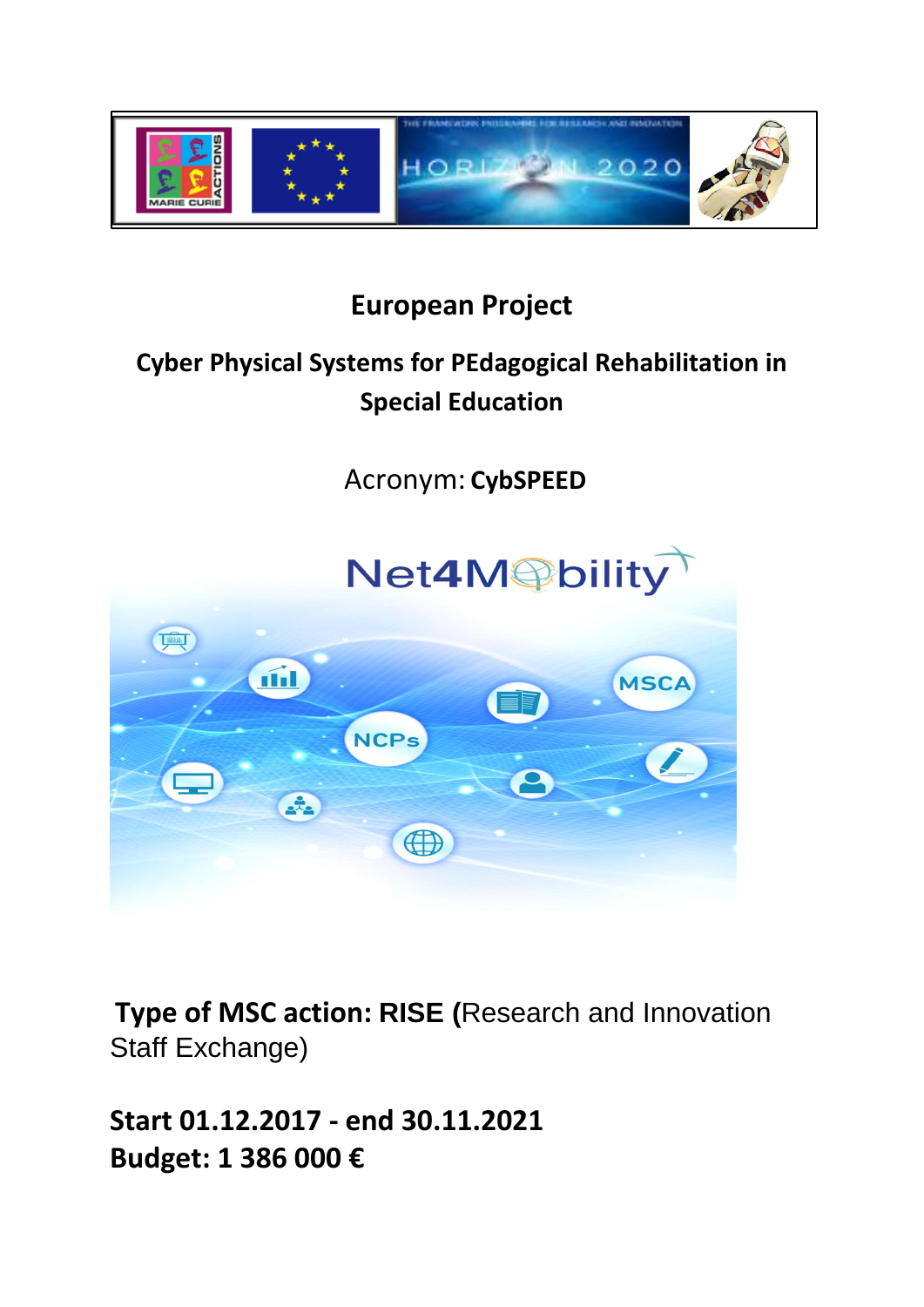#### **Consortium:**



### **A little history:**



**The idea for submitting the multidisciplinary collaborative project CybSPEED on a topic related to using the multi-level pedagogical potential of robotic technology, including understanding social mechanisms by artificial agents/robots, was born within the :**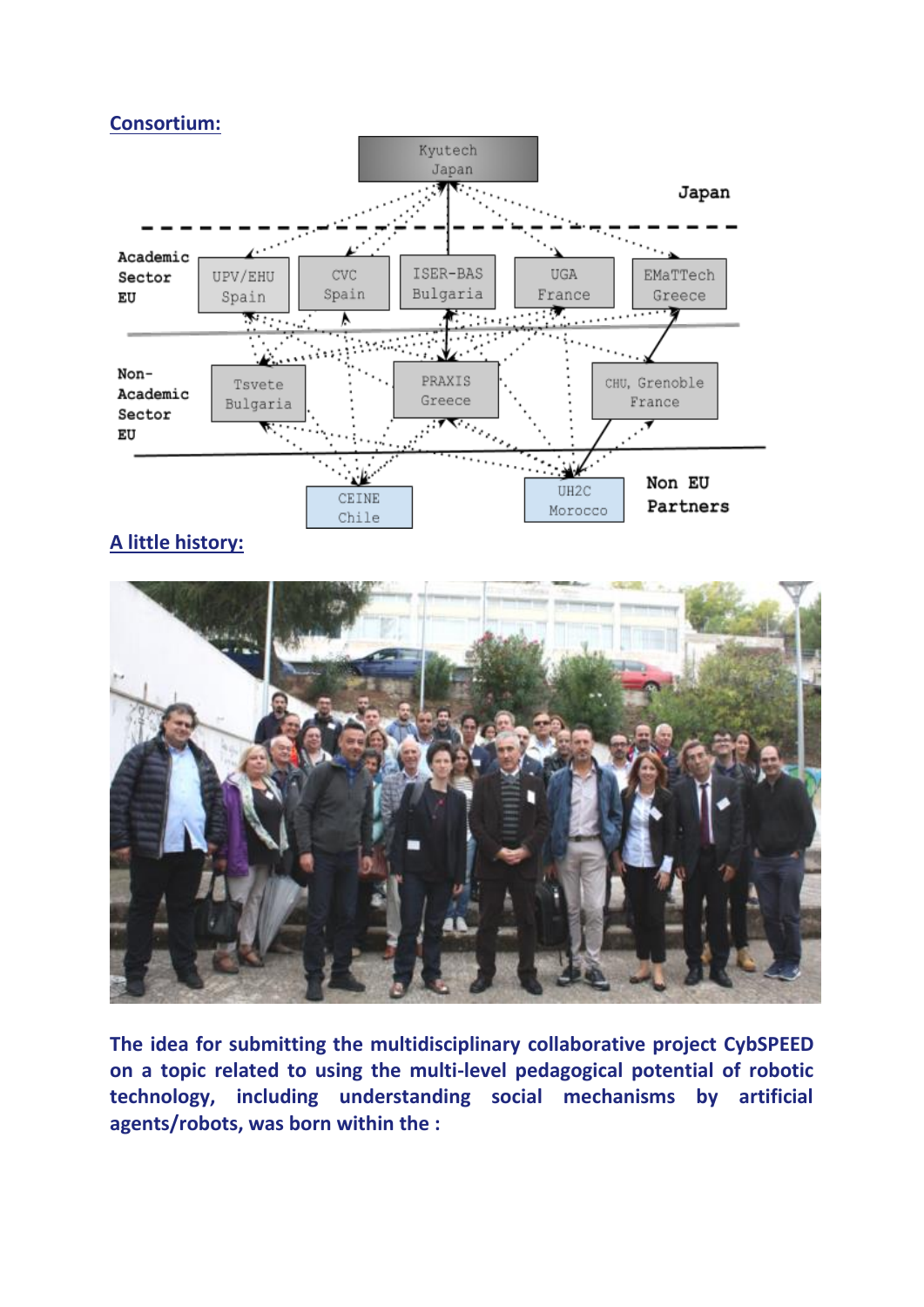- **3rd European Network for the Advancement of Artificial Cognitive Systems, Interaction and Robotics, Project no.: 269981, Coordination Action, European Commission,**
- **7th Research Framework Programme, Information and Communication Technologies"**

**where many of the key researchers in CybSPEED participated: UPV/EHU (Spain), IR-BAS (Bulgaria), EMaTTech (Greece) and CVC/UAB (Spain).** 

**Then, the core partners invited :**

**- PRAXIS Ltd. (Greece) and Theater Tsvete (Bulgaria) to provide practical knowledge on work with children and adolescents possibly vulnerable due to preexisting conditions,** 

**- UGA (France) and CHUGA (France) to provide expertise in Vrtual Reality implemented for sensation resoring,** 

**as well three oversea international partners :**

**- Kyutech (Japan), CEINE (Chile) and UH2C (Morocco) with whom there were previous sereach links in computational modeling, neurocomputation and robotics.** 

**The configuration of organisations was most appropriate for a Marie Sklodovska Curie Action RISE - Research and Innovation Staff Exchange – consisting of 5 academic and 3 practical-field beneficiaries as well as 3 international academeic partners.** 

**Professor Manuel Grana from UPV/EHU (Spain) was elected unanimously the Coordinator of the project by the project team.**

**Project objectives and research field:**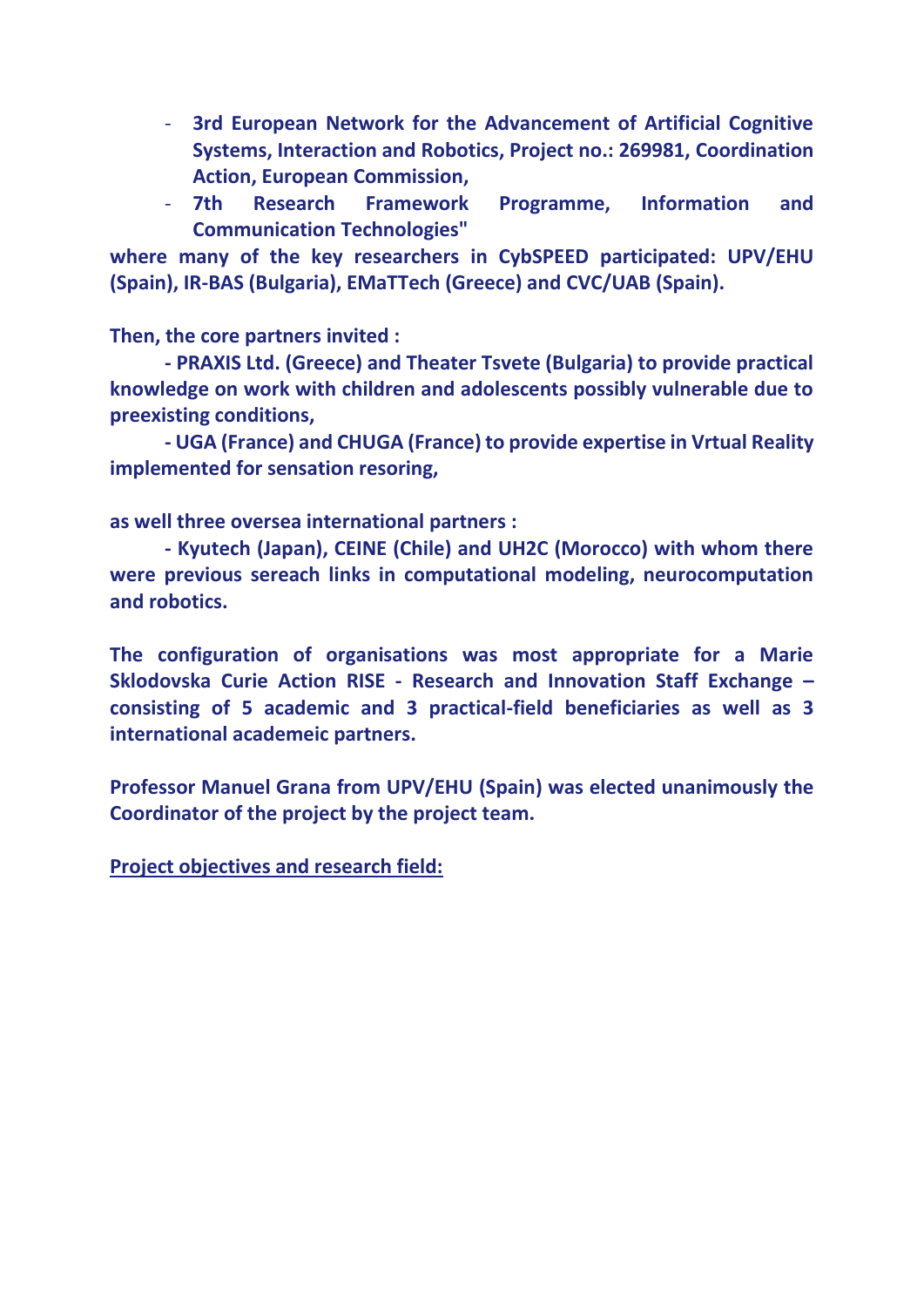

**The objective of CybSPEED project is to: analyse, synthese, model, evaluate and implemente Cyber-physical systems for pedagogical rehabilitation in special education.** 

**The research field is highly multidisciplinary and involves specialists from pedagogical sciences, special education, psychology, neuropsychology, medicine, biomechanics, computational modeling and simultion, neurocomputation, mechatronics, robotics, Virtual Reality,….**

**The topic is very important, because it deals with the education (school and university) of the future. By bringing the most recent tehcnological and computational advances into schools and universities in an integrative manner, the aim of education will become more achievable, namely to provide individualised style of education to every students according to their learning and developmental needs.**

**A number of studies within CybSPEED are underway, including :**

- **Electromyography (EMG) ,**
- **Electroencephalography (EEG),**
- **eye-tracking recording,**
- **….**

**applied to investigate how people perceive lessons provided with the help of new technologies such as robots and how robots help attract and maintain the attention focus during the lesson.** 

**A group of studies is bringing robotic and other interactive technology (e.g. Kinect, EmoSan, Leap MOTION, Myo, … ) to the field - the day centers - where**